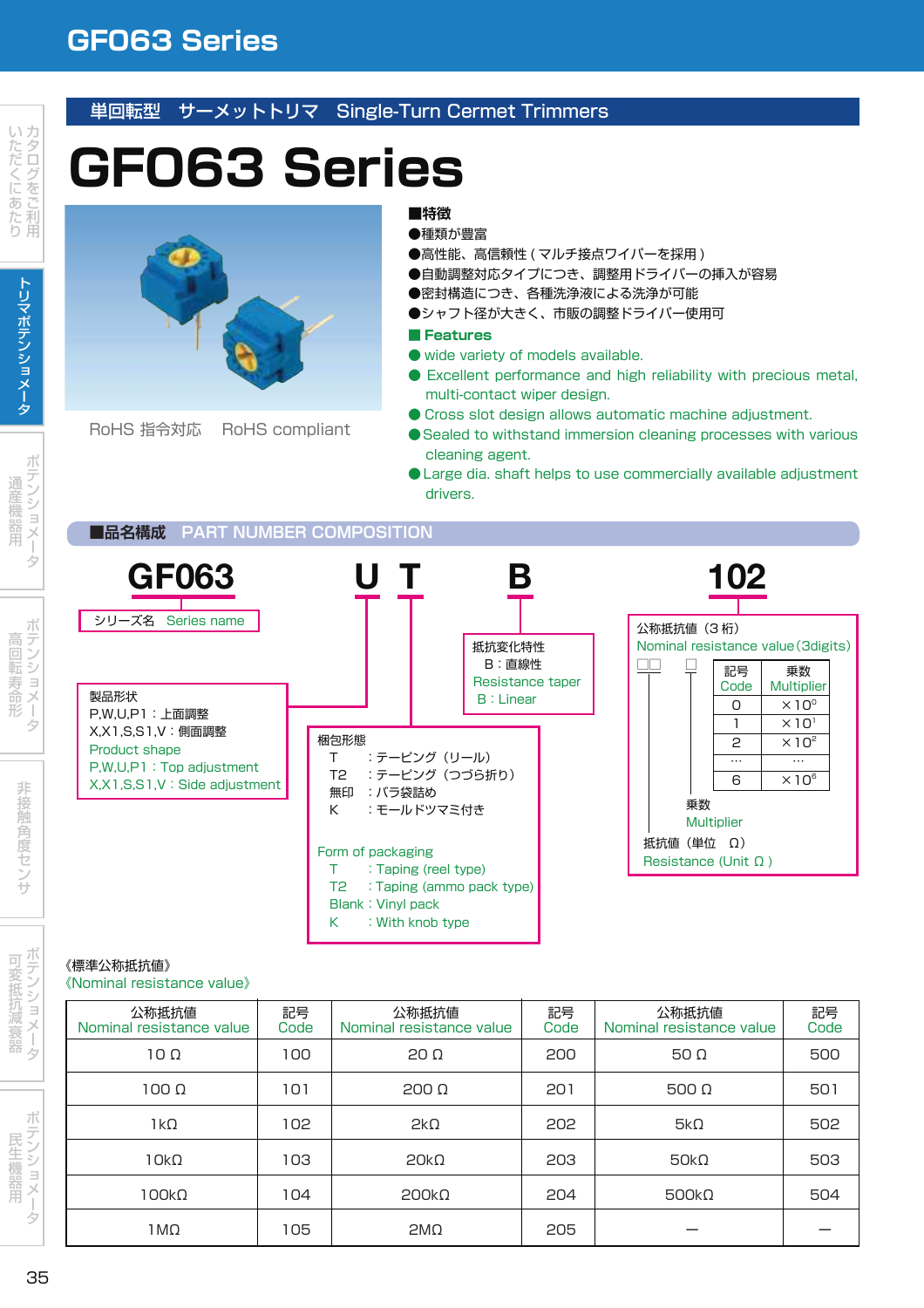## **■電気的特性 ELECTRICAL CHARACTERISTICS**

| 全抵抗値範囲  | Total resistance range       | $100 - 200$                                       | 10.0 to 2MO                                             |  |
|---------|------------------------------|---------------------------------------------------|---------------------------------------------------------|--|
| 全抵抗値許容差 | Total resistance tolerance   | $\pm$ 20% ( $\pm$ 10%)                            | $\pm$ 20% ( $\pm$ 10%)                                  |  |
| 残留抵抗値   | End resistance               | %又は 1 Ωの大なる値以下                                    | 1% or 1 $\Omega$ , whichever is greater                 |  |
| 抵抗変化特性  | Resistance taper             | (直線型)<br>В                                        | B (Linear)                                              |  |
| 接触抵抗変化  | Contact resistance variation | 1%又は 1 Ωの大なる値以下                                   | 1% or 1 $\Omega$ , whichever is greater                 |  |
| 定格電力    | Power rating                 |                                                   | $0.5W / 70^{\circ}$ C OW / 125°C 0.5W / 70°C OW / 125°C |  |
| 最高使用電圧  | Max. input voltage           | DC 250V 又は V = $\sqrt{\text{(WR)}}$ により定格電力を超えない値 |                                                         |  |
|         |                              | DC 250V or power rating, whichever is smaller     |                                                         |  |
| 抵抗温度係数  | Temp. coefficient            | $\pm$ 100ppm $\angle$ °C                          | $\pm$ 100ppm $\angle$ °C                                |  |
| 絶縁抵抗    | Insulation resistance        | 1.000ΜΩ以上 (DC 500V)                               | $1,000M\Omega$ min. (DC 500V)                           |  |
| 耐電圧     | Dielectric strength          | AC 900V 1分間                                       | AC 900V 1 minute                                        |  |
|         | 電気的回転角度 Electrical angle     | 220°±10度                                          | 220°± 10°                                               |  |

### **■機械的特性 MECHANICAL CHARACTERISTICS**

|        | 機械的回転角度 Mechanical angle | 250°±10度<br>$250^{\circ}$ ± 10 $^{\circ}$                                                                    |  |
|--------|--------------------------|--------------------------------------------------------------------------------------------------------------|--|
| 回転トルク  | Shaft torque             | $0.98 \sim 19.6$ mN · m (10 ~ 200gf · cm)                                                                    |  |
| ストップ強度 | Stop strength            | 49.0mN · m 以上 (500gf · cm 以上) 49.0mN · m min. (500gf · cm min.)                                              |  |
| 使用温度範囲 | Operating temp. range    | $-55^{\circ}\text{C} + 125^{\circ}\text{C}$<br>$-55C + 125C$                                                 |  |
| 端子強度   | <b>Terminal strength</b> | 引っ張り 9.8N 以上 (1kgf 以上) /90°折り曲げ3回以上<br>Tensile strength 9.8N min. (1 kgf min.)/Bend strength 90°3 times min. |  |
| シャフト強度 | Shaft strength           | シャフト押し強度 9.8N(1kgf 以上) Push strength 9.8N (1kgf min.)                                                        |  |
| 質量     | Weight                   | $0.41$ g max.: P1, P, W, U 0.52g max.: X, X1, S, S1, V                                                       |  |

## **■環境特性 ENVIRONMENTAL CHARACTERISTICS**

| 試験項目                                                               | 試験条件 Test conditions<br>Test item |                                                           | 格 Standard<br>規                                                 |
|--------------------------------------------------------------------|-----------------------------------|-----------------------------------------------------------|-----------------------------------------------------------------|
| はんだ耐熱性                                                             | Soldering heat                    | 350℃ 3秒<br>350°C 3 sec.                                   | $\triangle$ R $\angle$ R $\leq$ $\pm$ 1 %                       |
| 回転寿命                                                               | <b>Rotational life</b>            | 100 サイクル<br>100 cycles                                    | $\triangle$ R $\angle$ R $\leq$ $\pm$ (2 Q + 3%)                |
| 負荷寿命                                                               | Load life                         | 70°C 0.5W 1.000 hours                                     | △R/R≦±3% S.S. ≦±2%                                              |
| 熱衝撃                                                                | Thermal shock                     | $-55^{\circ}$ C, + 125 $^{\circ}$ C (30 minutes) 5 cycles | $\triangle$ R $\angle$ R $\leq$ $\pm$ 1% S.S. $\leq$ $\pm$ 1%   |
| 高周波振動                                                              | Vibration                         | 10Hz~2kHz 振幅 1.5mm(196m/sª)12 時間                          | △ R / R ≦± 1 % S.S. ≦± 1 %                                      |
|                                                                    |                                   | 10Hz to 2kHz Amplitude 1.5mm(196m/s <sup>2</sup> ) 12 hr. |                                                                 |
| 衝撃                                                                 | Shock                             | 981m/s <sup>2</sup> 6msec. 6 directions for 3 times each  | $\triangle$ R $\angle$ R $\leq$ $\pm$ 1 % S.S. $\leq$ $\pm$ 1 % |
| — 55℃,0.5W 2 時間 — 55℃,0.5W 2hr.<br>低温動作 Low temperature exposure   |                                   | $\triangle$ R $\angle$ R $\leq$ ± 2% S.S. $\leq$ ± 2%     |                                                                 |
| + 125°C, 250 時間 + 125°C, 250 hr.<br>高温露出 High temperature exposure |                                   | $\triangle$ R $\angle$ R $\leq$ ± 2% S.S. $\leq$ ± 2%     |                                                                 |
|                                                                    | 耐湿負荷寿命 Moisture and load life     | $+40^{\circ}$ C, 90 to 95% RH 0.5W 500 hr.                | △R/R≦±3% S.S. ≦±2%                                              |
| 耐湿性                                                                | Moisture resistance               | $-10^{\circ}$ C to + 65 $^{\circ}$ C (90 to 95% RH)       | $\triangle$ R $\angle$ R $\leq$ $\pm$ 2%                        |
|                                                                    |                                   | 0.5W 240 hr.                                              |                                                                 |
| 温水浸漬                                                               | Seal test                         | + 85°C hot water 1 minute                                 | 3 bubbles max.                                                  |
| 耐溶剤性                                                               | Solvent                           | IPA 等<br>Alternative CFC, IPA etc.                        | 洗浄可能<br>Washable                                                |

 $\triangle$  R / R : 全抵抗値変化  $\angle$   $\triangle$  R / R : Change in total resistance S.S.:設定安定度 S.S.:Setting stability

用

り

**Contract Contract Contract Contract Contract Contract Contract Contract Contract Contract Contract Contract Contract Contract Contract Contract Contract Contract Contract Contract Contract Contract Contract Contract Contr** 

- - - -

**Contract Contract Contract Contract Contract** 

**Contract Contract Contract Contract Contract** 

*CONTRACTOR* テ

民

用

**STATE AND RESIDENTS** 

. . . .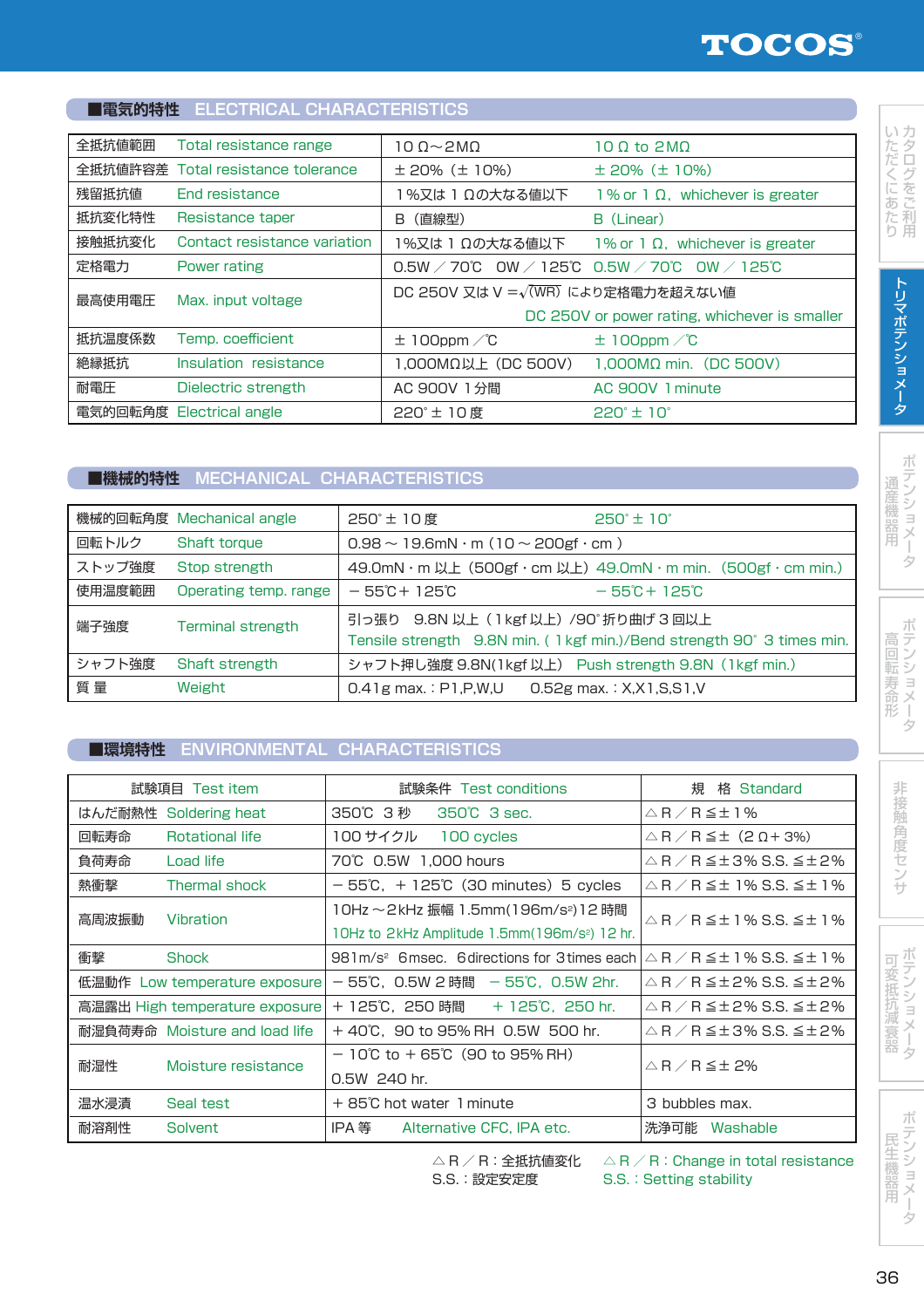## **GF063 Series GF063 Series**

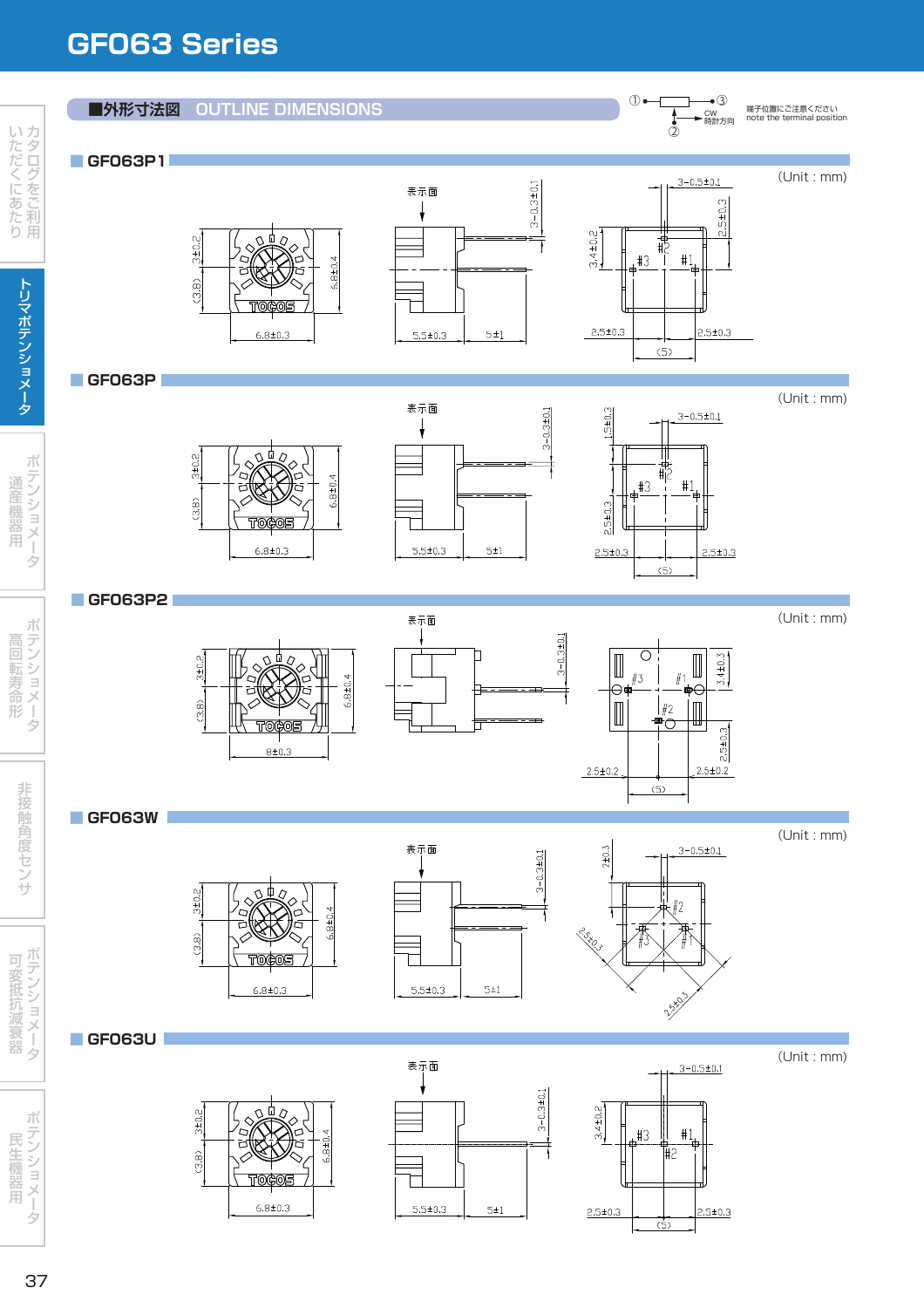## TOCOS®



 $6.8 \pm 0.3$ 

用 用

器

マンティー ー **Contract Contract Contract Contract Contract Contract Contract Contract Contract Contract Contract Contract Contract Contract Contract Contract Contract Contract Contract Contract Contract Contract Contract Contract Contr**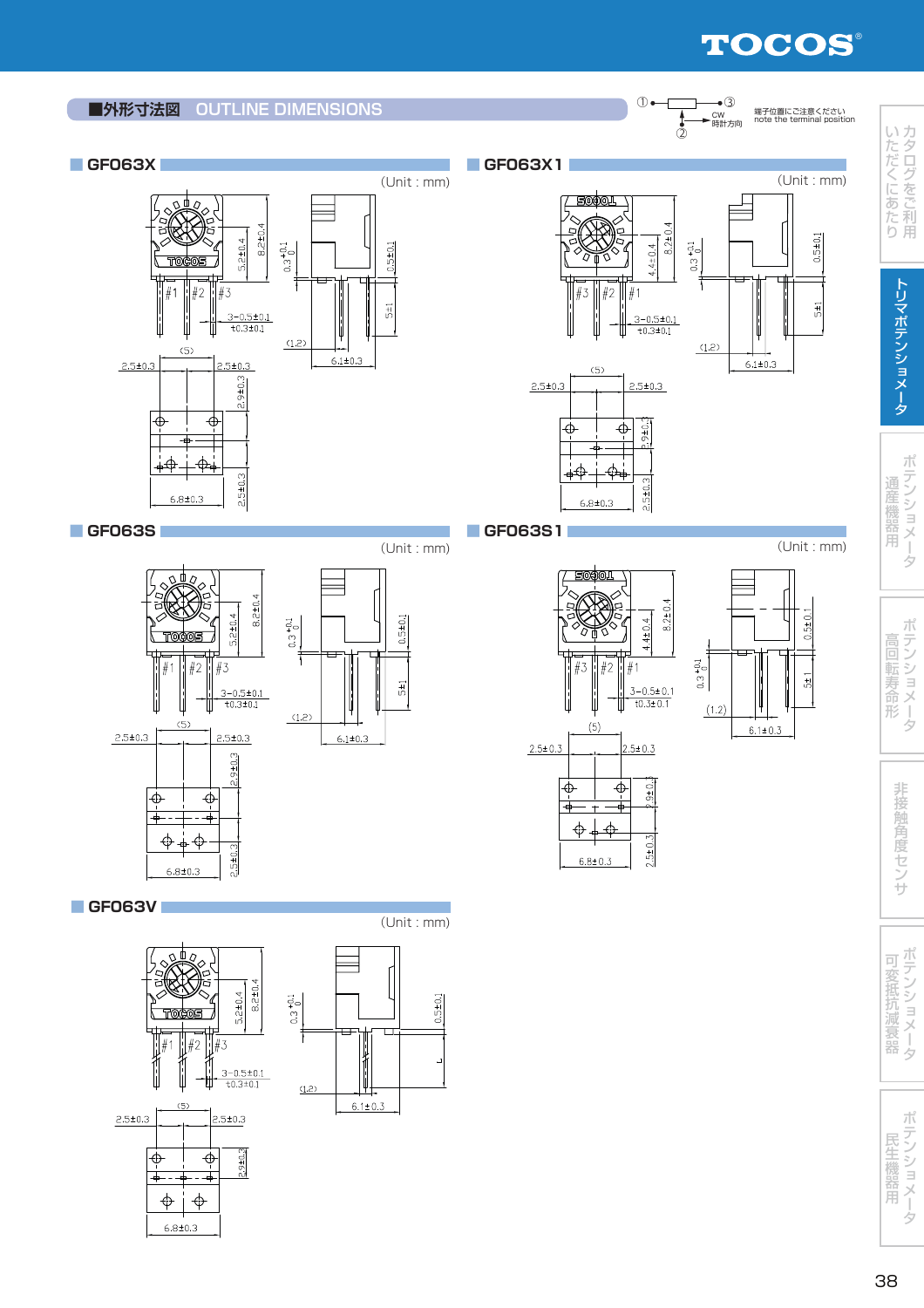## **GF063 Series GF063 Series**



 $18^{+1.0}_{-0.5}$ 

 $0.4 \pm 0.1$ 

ż

民生機器用<br>ポテンショメー4

 $\begin{array}{c|c}\n & +0.3 & \pm 0.3 \\
& 2.5 & 2.5\n\end{array}$ 

 $(5)$ 

 $12.7 \pm 0.3$ 

 $12.7 + 0.3$ 

テープ送り出し方向

 $12.7 \pm 0.3$ 

 $6.35 \pm 0.4$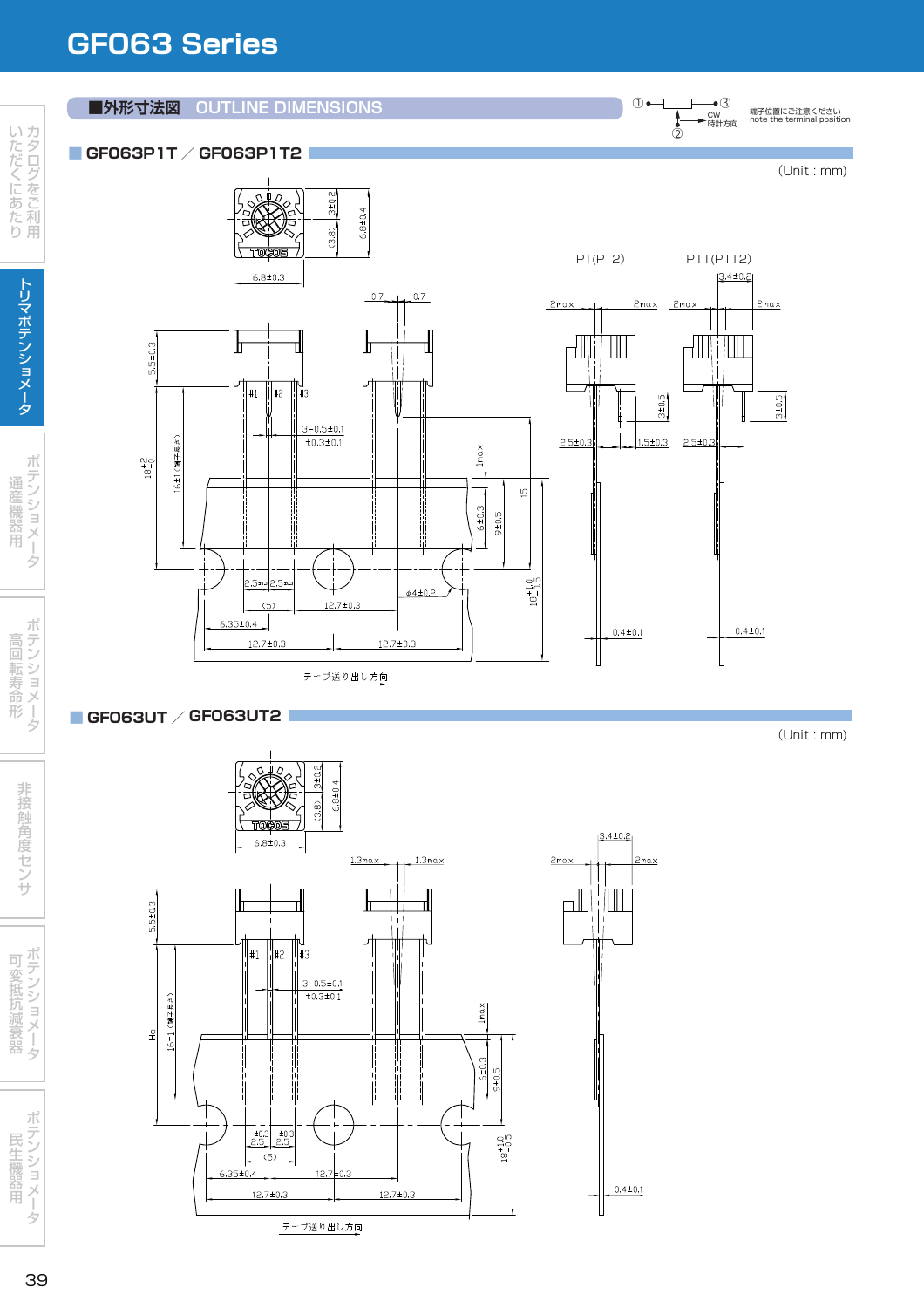## TOCOS®

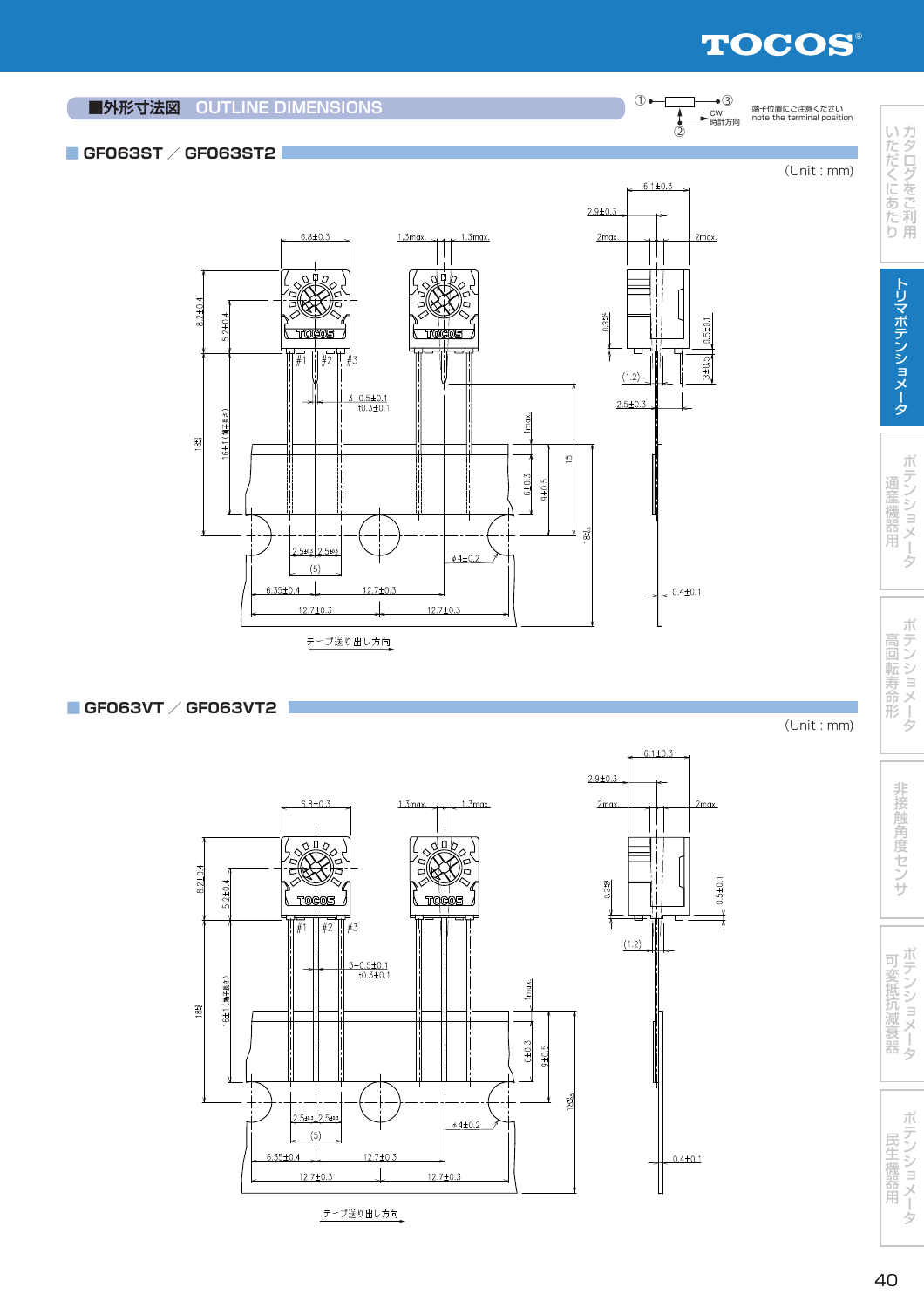## **GF063 Series**

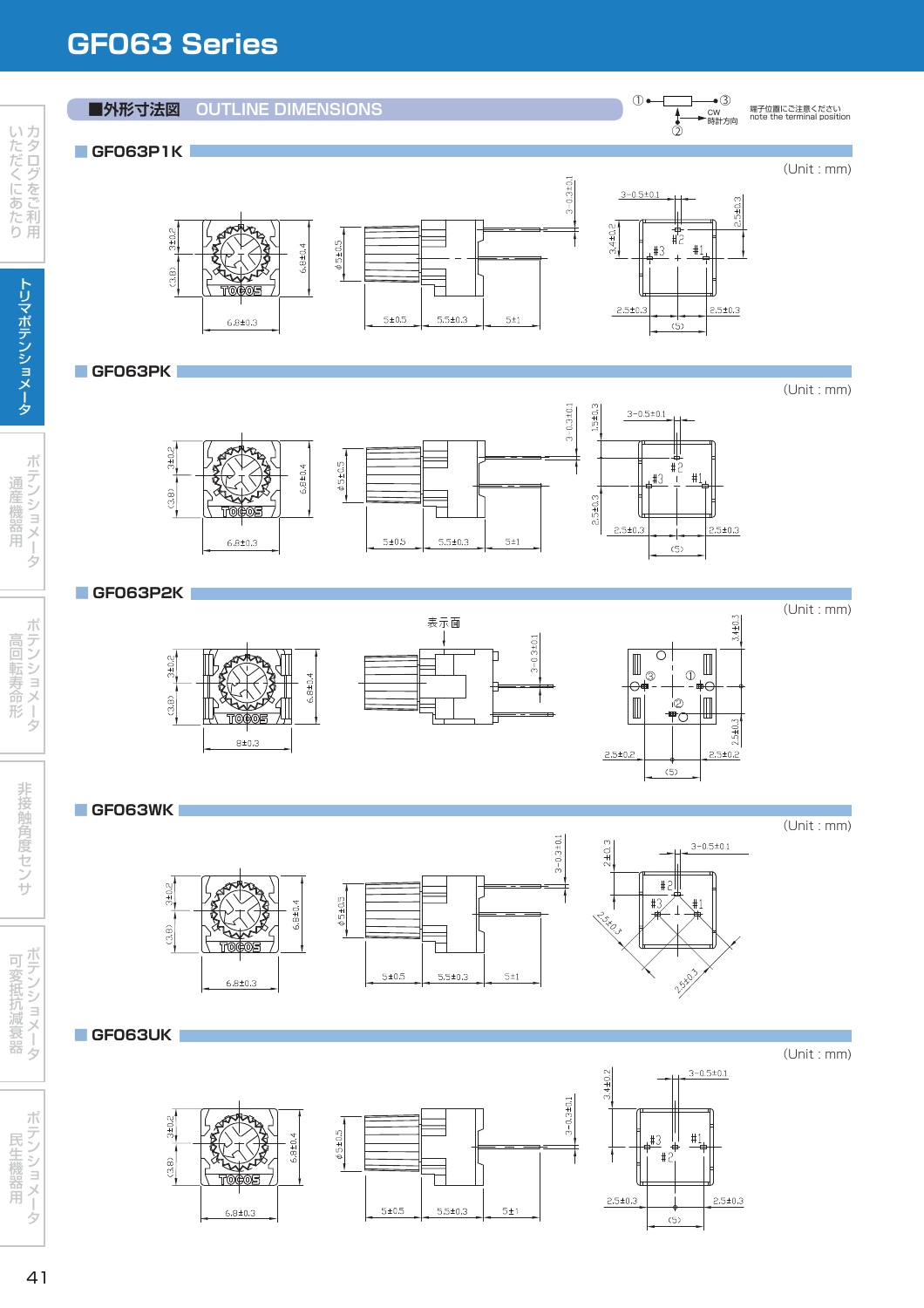## TOCOS®



**Contract Contract Contract Contract Contract Contract Contract Contract Contract Contract Contract Contract Contract Contract Contract Contract Contract Contract Contract Contract Contract Contract Contract Contract Contr**